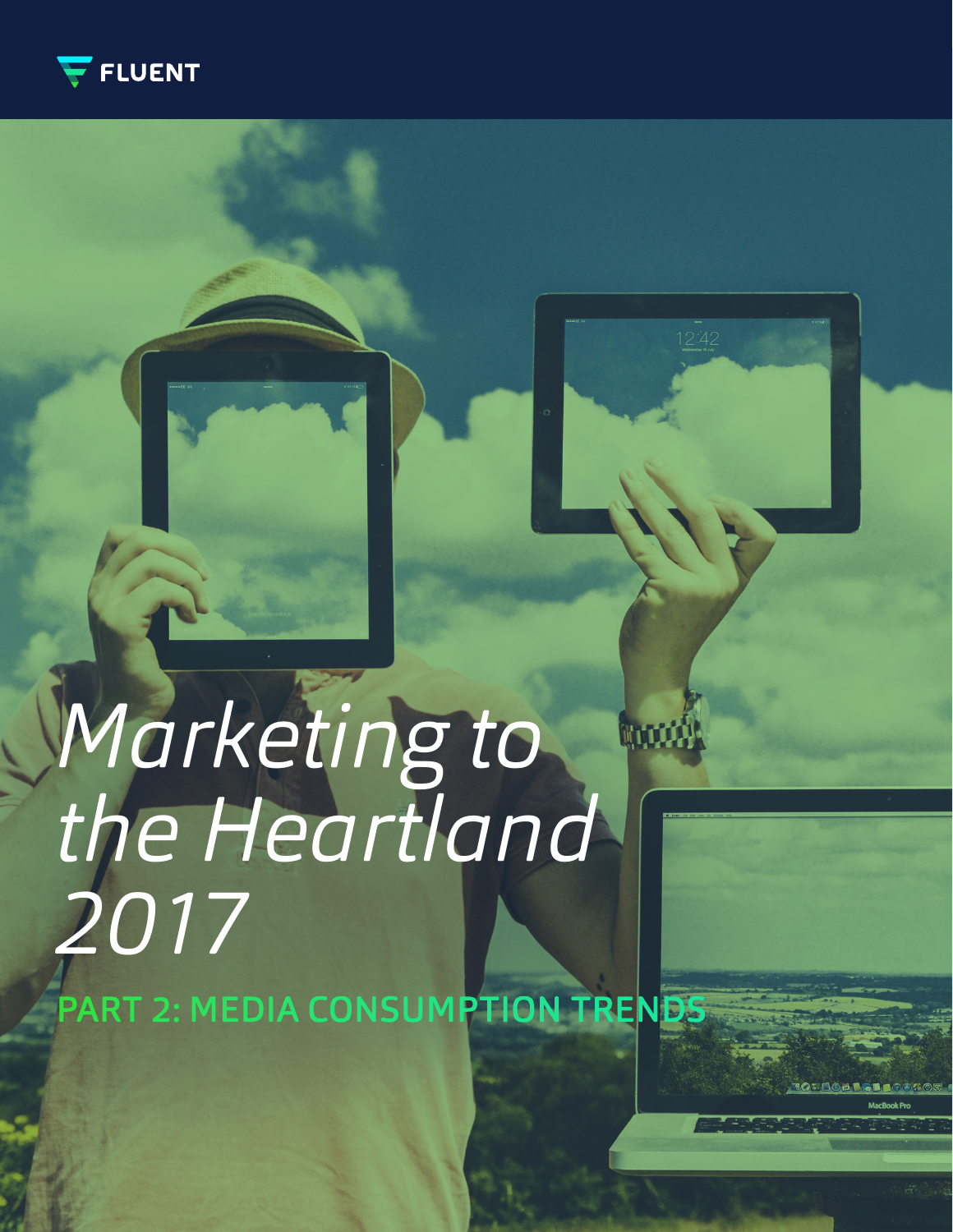### Marketing to the Heartland

#### **Part 2: Media Consumption Trends**

In the previous installment of our "Marketing to the Heartland" research series, we uncovered different values that consumers living in the Heartland\* find important compared to their Coastal counterparts. Heartland Americans are more likely to value family, faith, and be more community oriented. They are also more likely to find out about new brands and products through social networks as well as word of mouth.

In this report, we dive deeper into device ownership and media consumption habits and how they vary based on region. What we found is that while there are some differences between consumers in the Heartland and their Coastal counterparts, there are more profound differences in media consumption trends between consumers in urban, suburban and rural settings. These insights can provide valuable direction for marketers and media and entertainment brands as they engage with different audiences, segmenting them by DMA (Designated Market Area) regions.

\*See methodology for definition.

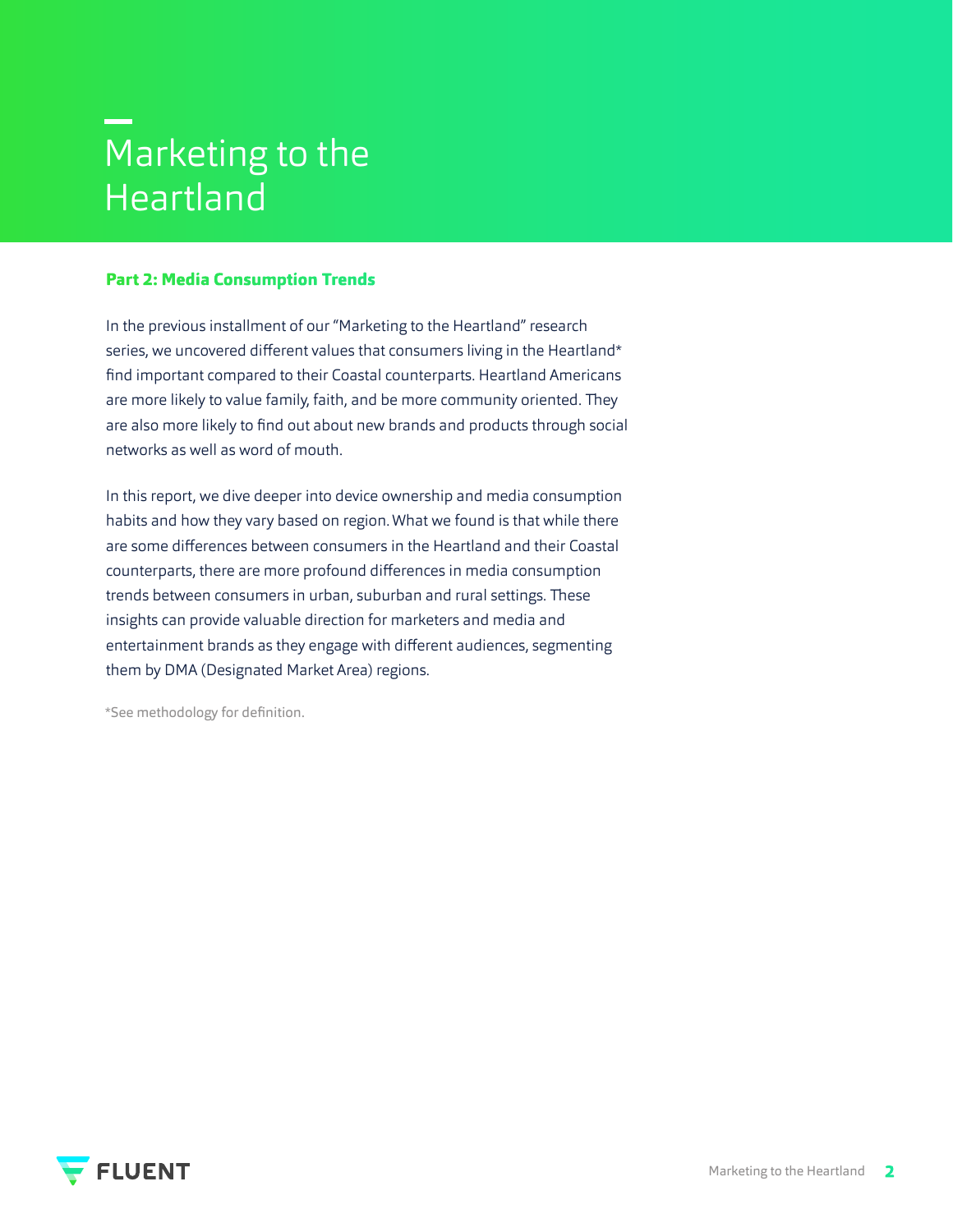#### Device Ownership 1

It has become increasingly important for marketers and brands to ensure that their advertising buys include mobile and to optimize content for mobile consumption. Smartphones are now the most prevalent devices, owned by nearly 9 in 10 Americans. There are currently more US consumers who own a smartphone than a laptop or desktop computer. This is especially true for Americans living in the Heartland, who are less likely to have a personal computer in their household. They are also less likely to have a smart TV than those residing in Coastal states.



Smartphone preferences also vary significantly across regions. Consumers living in the Heartland are more likely to own an Android phone and Coastal residents share a fondness for the iPhone. This could be partially due to the fact that Coastal consumers, on average, have higher incomes.



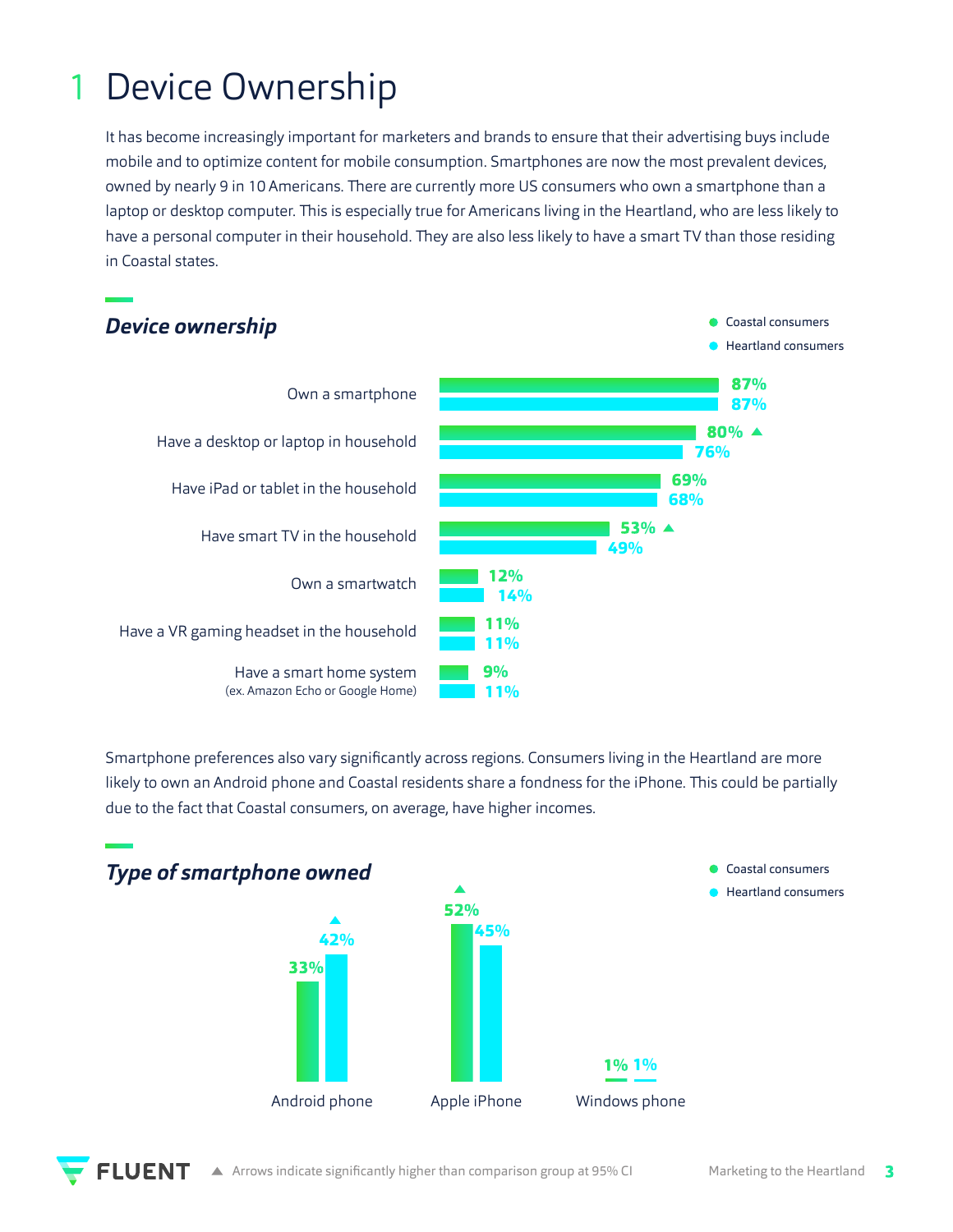While urban dwellers are the most likely segment to own a smartphone, Americans living in the suburbs tend to own more of all other devices and gadgets, including iPads and tablets, computers, smartwatches and smart home systems. Rural residents don't own as many technological gadgets as the rest of the population. The highest earning households are concentrated in suburban areas, and more diverse device ownership is correlated with income.



Nearly 1 in 4 US consumers can be described as early tech adopters – meaning they own at least one of the following: a smartwatch, a smart home, or a VR gaming headset. Early tech adopters are concentrated in urban and suburban areas.

#### *Early Tech Adopters*

**Have a smart home, a VR gaming headset or own a smartwatch**



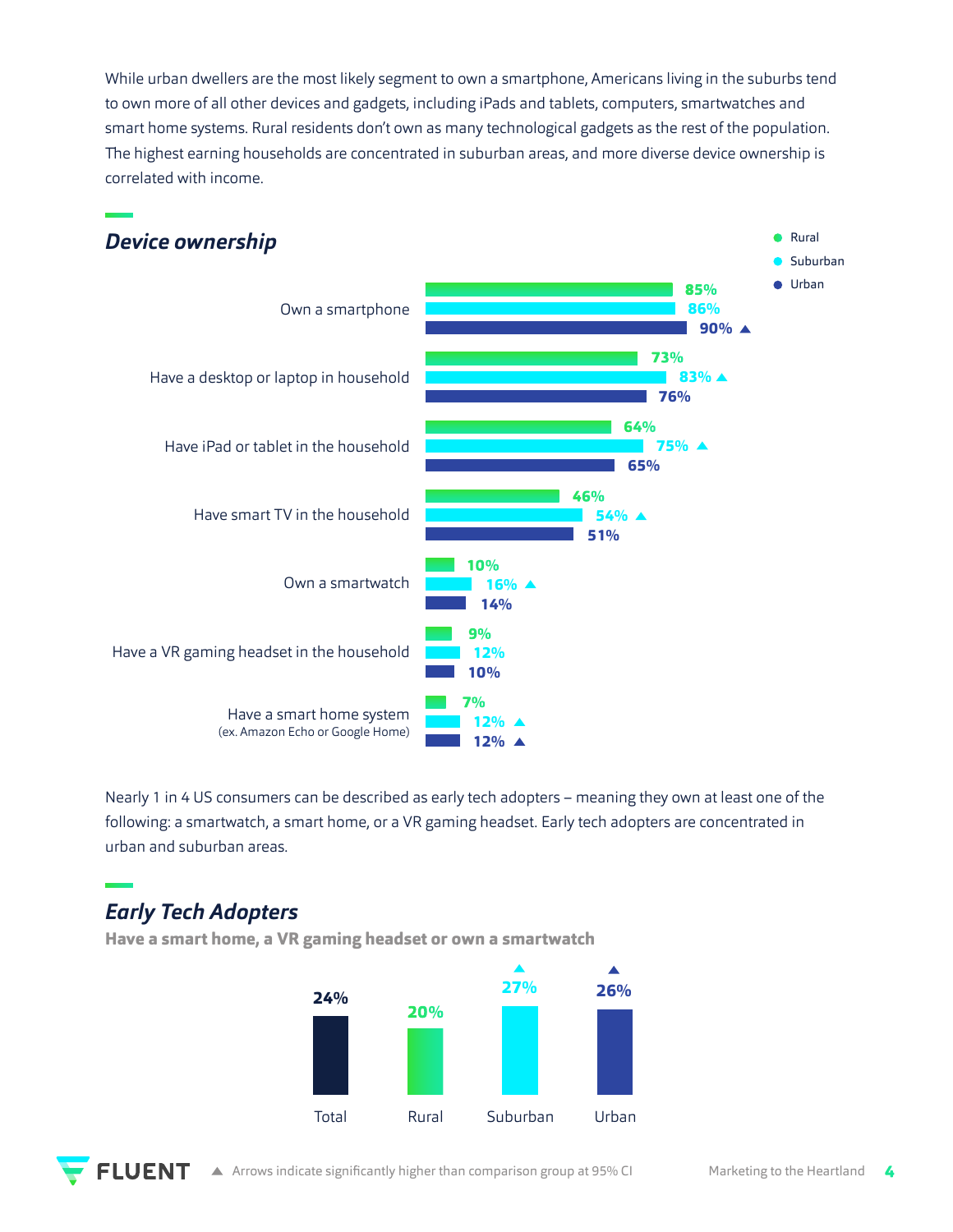Smartphones are the primary device for online access for all US consumers. The devices used to get online are similar across Coastal and Heartland residents, except for desktop computers, which are more heavily used by Coastal consumers. When looking through the lens of rural/suburban/urban, however, rural Americans are the least likely to access the internet through devices beyond smartphones – including desktops, laptops and tablets. Nearly a quarter of rural Americans only use smartphones for online access.



*Devices used to get online*





Use desktop

online



**Coastal consumers Heartland consumers** 

**66% 68%**



Use smartphone exclusively to get online Use laptop computer to get online Use smartphone to get online **31% 65% 68% 69% 23% 33% 44% 15% 38% 20%**





#### Use game console to get online

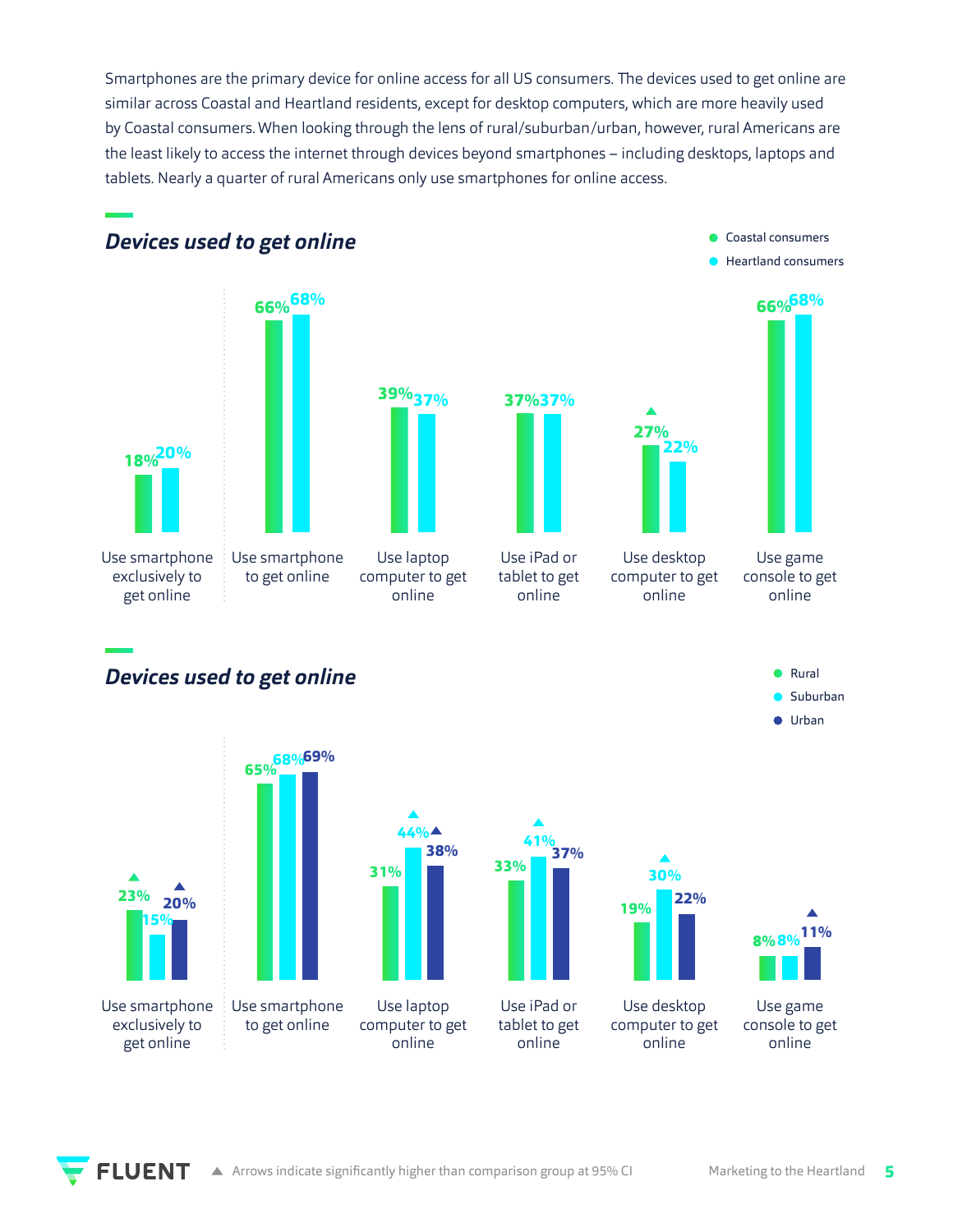#### Smartphone Usage 2

US consumers are using their smartphones for a wide variety of tasks, with GPS navigation, listening to music and accessing social media being the top 3. Consumers living in the Heartland are more likely to prioritize social interactions and tend to use social networks more, especially Facebook and Snapchat. It is not surprising then, that they are also more likely to use their smartphones for social media than Coastal residents. In addition, Heartland consumers are more likely to play games on their phones and use mobile banking apps.

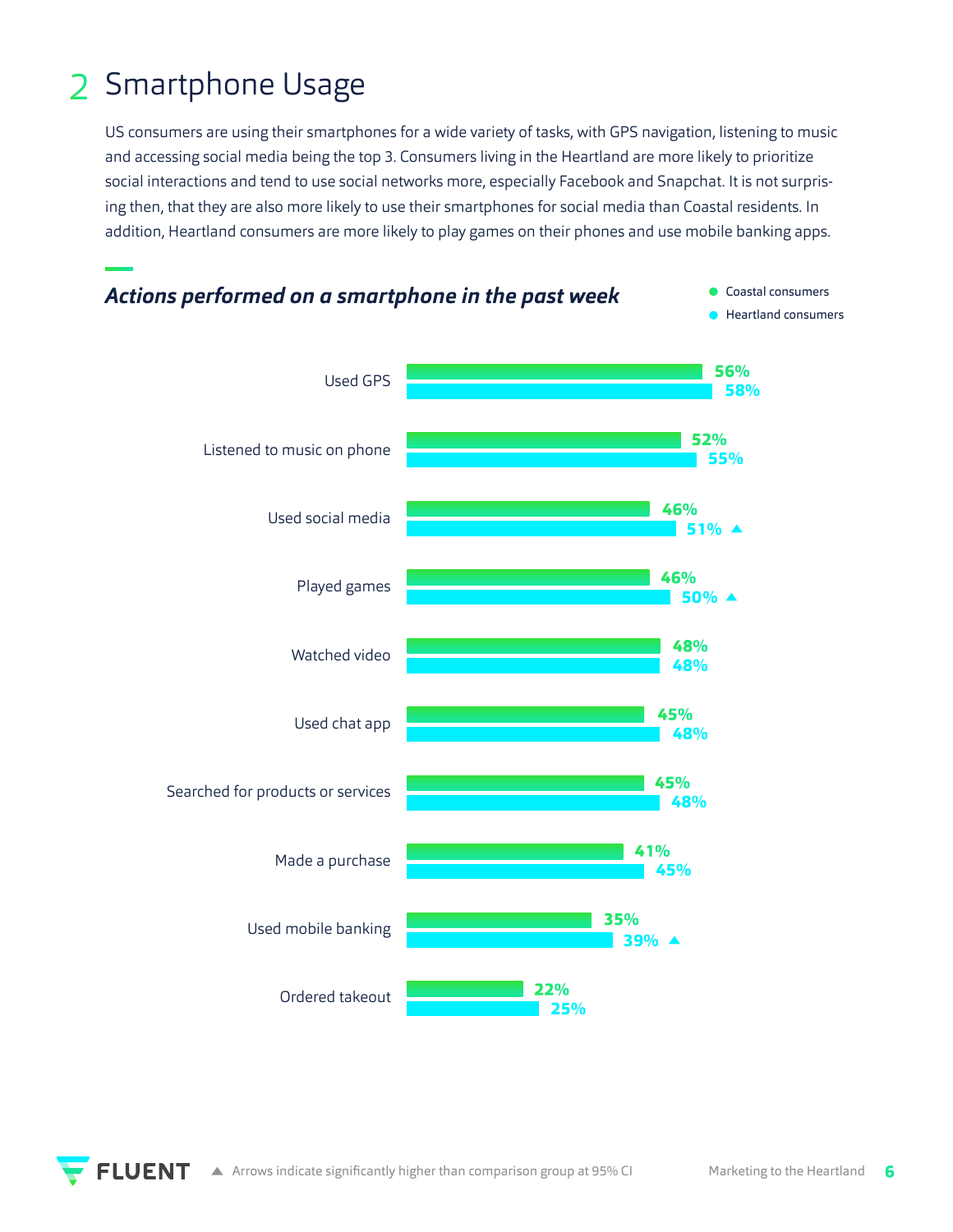Consumers in the Heartland are significantly more likely to play games and to say that mobile phones are their favorite devices to use for playing games, making them prime targets for app install-focused digital advertising campaigns.



### *Favorite device for playing games* Coastal consumers

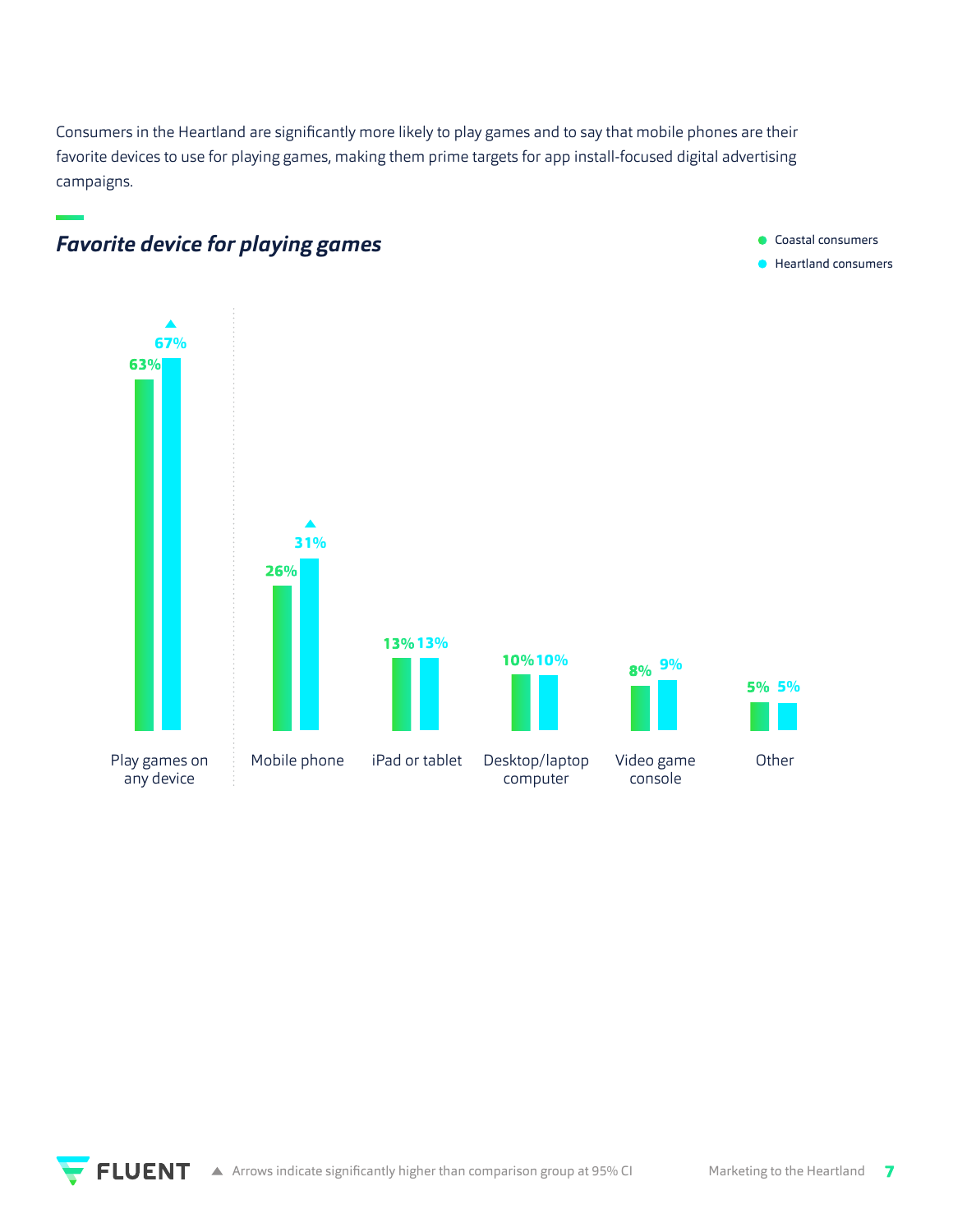### 3 Social Media

Marketers should consider leveraging different social media channels, depending on the audience they are trying to reach, as social media usage varies substantially by area of residence.

Heartland consumers value community more than their Coastal counterparts and are also more active on social media. They are specifically more likely to use Facebook and Snapchat.



Marketers will have an easier time reaching urban and suburban consumers via Instagram and Twitter. Urban dwellers also over-index on Snapchat.



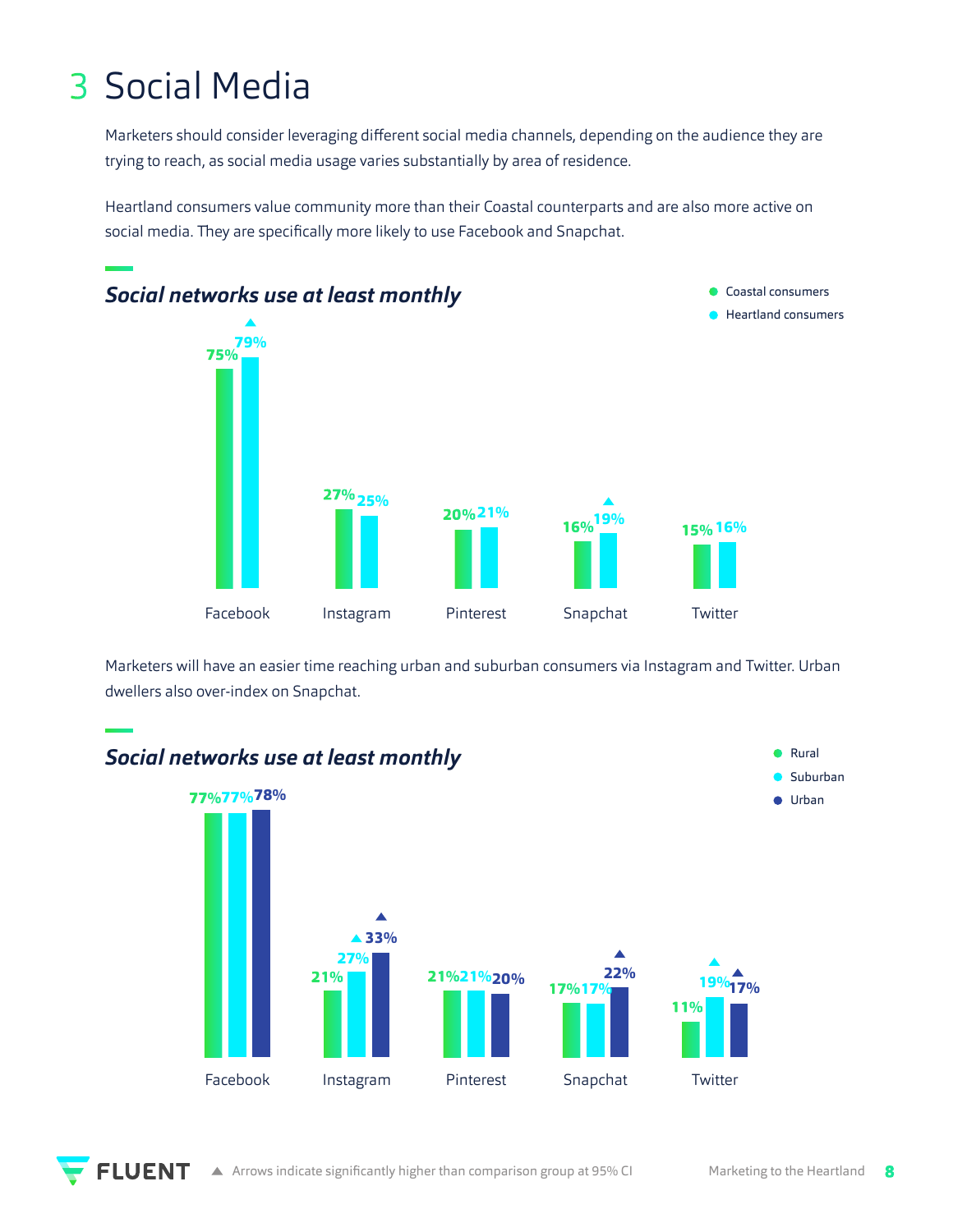Building an organic social media audience is paramount. About a quarter of Americans, both in the Heartland and along the coasts, say they follow brands on social media, mainly for special promotions and product updates.

Consider investing in customer service via social media; consumers living in the Heartland are specifically more likely to follow brands on social media for customer service.



#### *Reasons they follow brands on social media*

Coastal consumers Heartland consumers

**Among those who follow brands on social media**



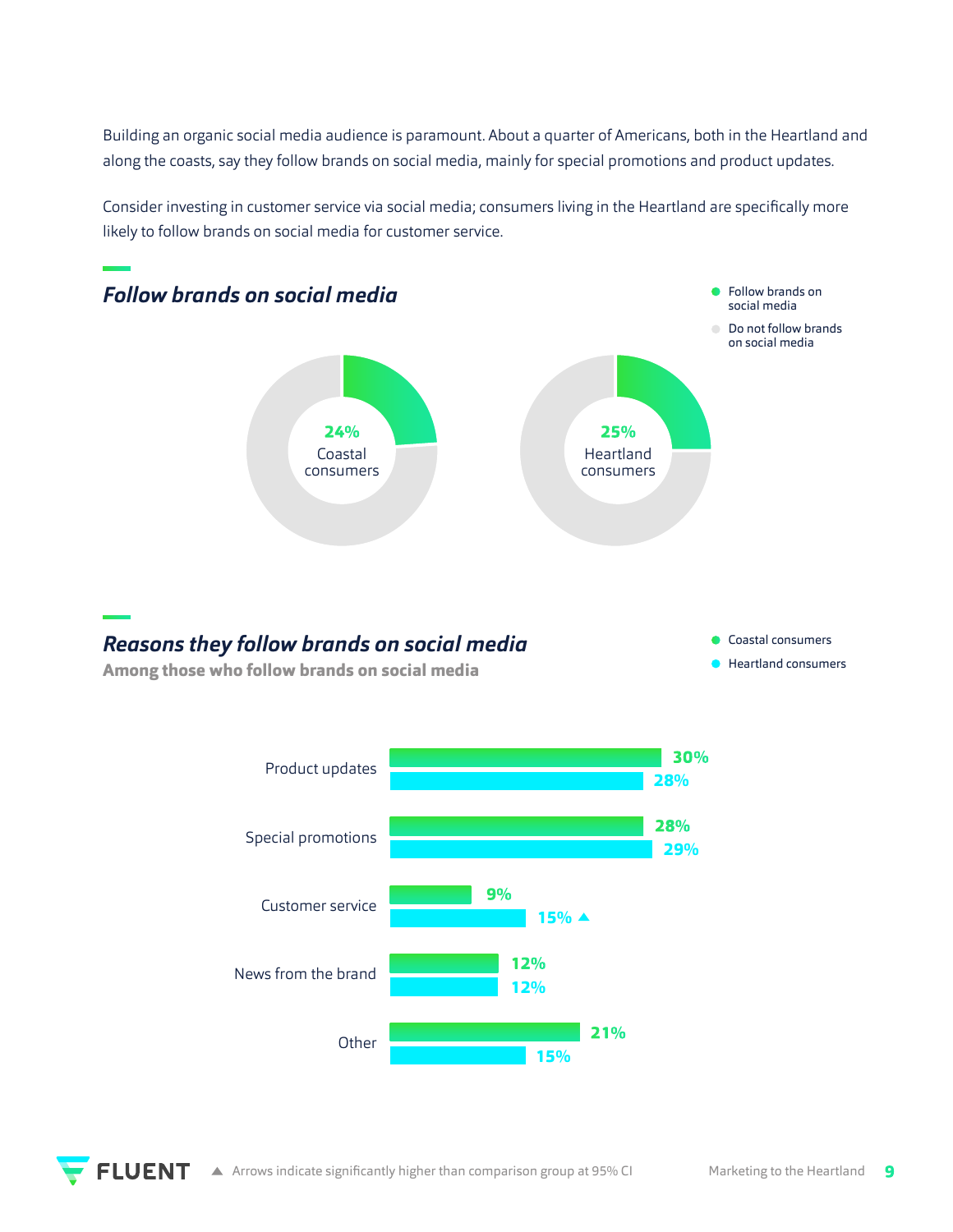### 4 Television/streaming video watching habits

Nearly 7 in 10 US consumers have cable in their households and 11% of them are planning to cut that subscription next year, regardless of whether they live in the Heartland or Coastal states. Suburban consumers are most likely to have cable subscriptions, likely due to their higher incomes. Urban dwellers, on the other hand are significantly more at risk of cutting the cord in the next year (14%). While rural and suburban consumers are cutting the cord primarily because of high cost, urban dwellers are more likely to do so because they aren't watching cable enough, and are watching more streaming video instead. This trend signals an opportunity for OTT brands (such as Netflix) to target promotional messaging to urban dwellers who currently have a cable subscription.





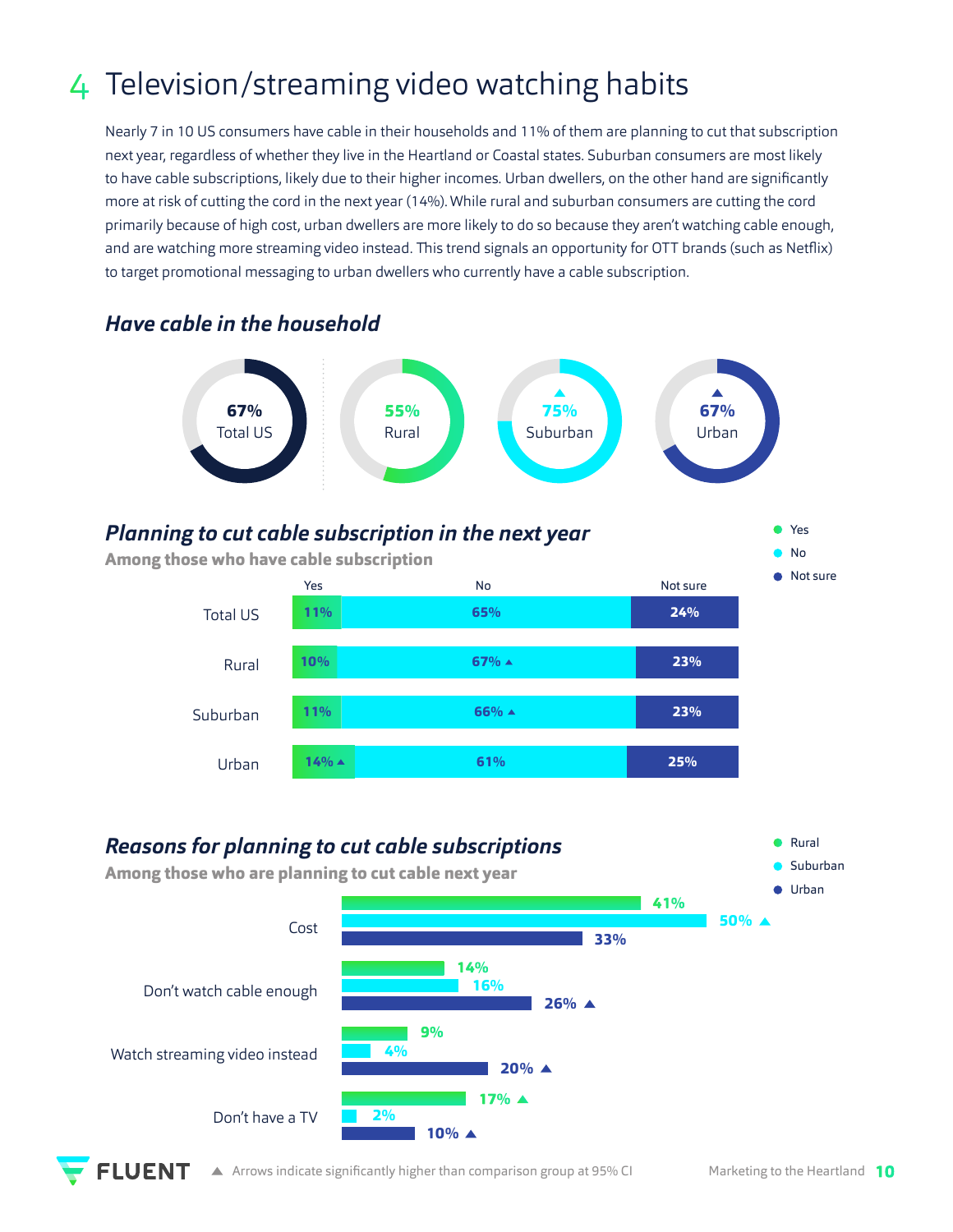While some consumers are cutting the cord in favor of streaming, this trend is most prevalent in urban areas. Across the country, most consumers aren't cutting cords just yet. In most cases, streaming video is not a replacement for cable, but a supplement. In the US, 48% of households with cable also subscribe to a streaming service (such as Netflix or Hulu) and 46% own a streaming player (such as Apple TV, Chromecast or Roku). Early tech adopters especially have high rates of cable use, streaming subscriptions and streaming player ownership.

Early tech adopters are not cord cutters. In fact, these consumers are more likely to have both cable in the household (75%) and a subscription to a streaming service (61%).